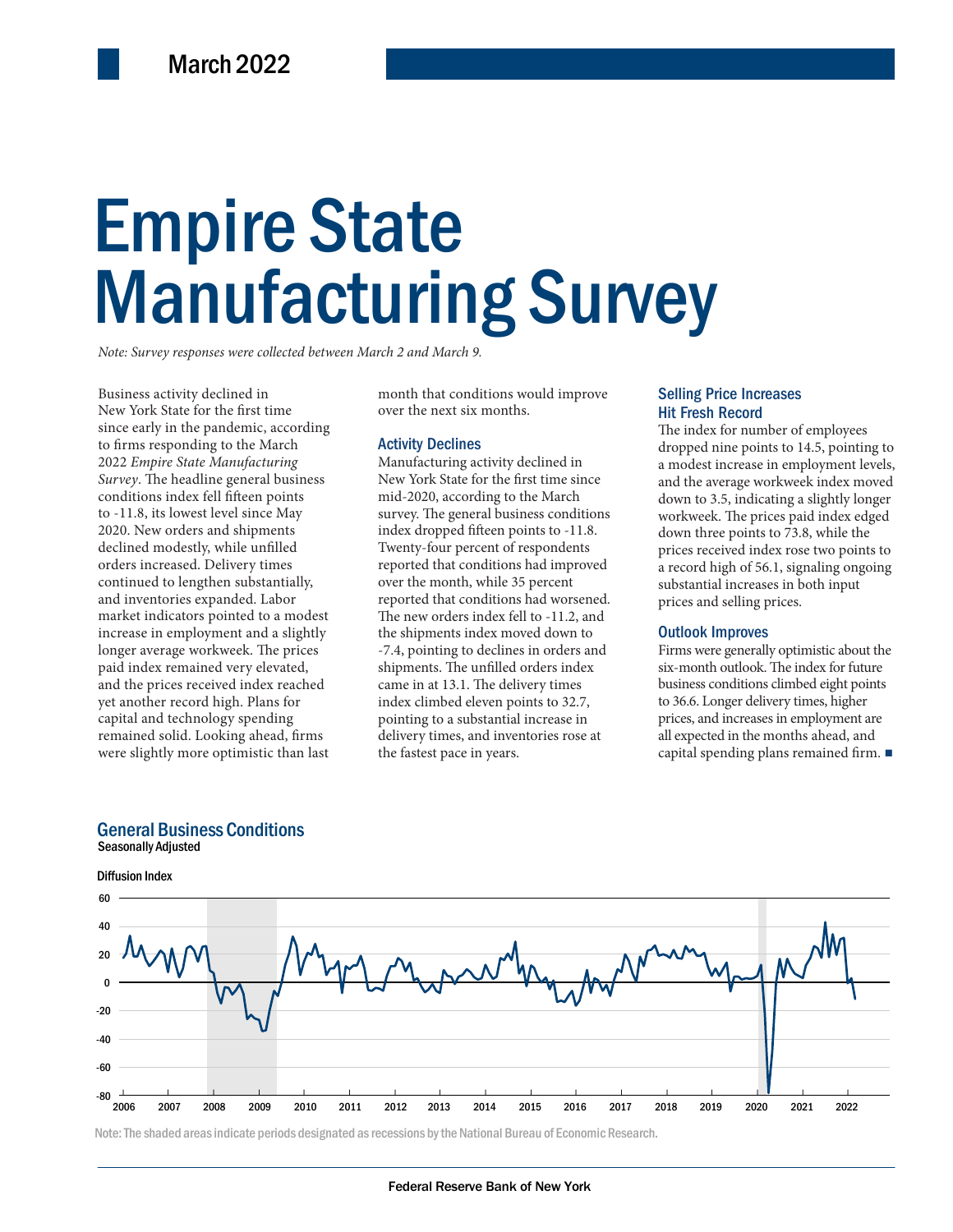# Current Indicators

Change from Preceding Month



|        | <b>Percent Reporting</b> |       |         |
|--------|--------------------------|-------|---------|
|        | Higher                   | Lower | Index   |
| Feb    | 33.5                     | 30.5  | 3.1     |
| Mar    | 23.6                     | 35.4  | $-11.8$ |
| Change |                          |       | $-14.9$ |

### **New Orders**



|        | <b>Percent Reporting</b> |       |         |
|--------|--------------------------|-------|---------|
|        | Higher                   | Lower | Index   |
| Feb    | 35.9                     | 34.5  | 1.4     |
| Mar    | 23.9                     | 35.1  | $-11.2$ |
| Change |                          |       | $-12.6$ |

## **Shipments**



|        | <b>Percent Reporting</b> |       |         |  |
|--------|--------------------------|-------|---------|--|
|        | Higher                   | Lower | Index   |  |
| Feb    | 32.5                     | 29.6  | 2.9     |  |
| Mar    | 26.2                     | 33.6  | $-7.4$  |  |
| Change |                          |       | $-10.3$ |  |





### $-15\frac{L}{2016}$ | 2017 | 2018 | 2019 | 2020 | 2021 | 15 <u>(associated by the set of the set of the set of the set of the set of the set of the set of the set of the set of the set of the set of the set of the set of the set of the set of the set of the set of the set of the s</u>  $\pmb{0}$  15 30 45 **Delivery Time**



|        | <b>Percent Reporting</b> |       |       |
|--------|--------------------------|-------|-------|
|        | Higher                   | Lower | Index |
| Feb    | 35.1                     | 13.5  | 21.6  |
| Mar    | 38.3                     | 5.6   | 32.7  |
| Change |                          |       | 11 1  |
|        |                          |       |       |

|        | <b>Percent Reporting</b> |       |       |
|--------|--------------------------|-------|-------|
|        | Higher                   | Lower | Index |
| Feb    | 29.7                     | 18.0  | 11.7  |
| Mar    | 31.8                     | 10.3  | 21.5  |
| Change |                          |       | 9.8   |

2022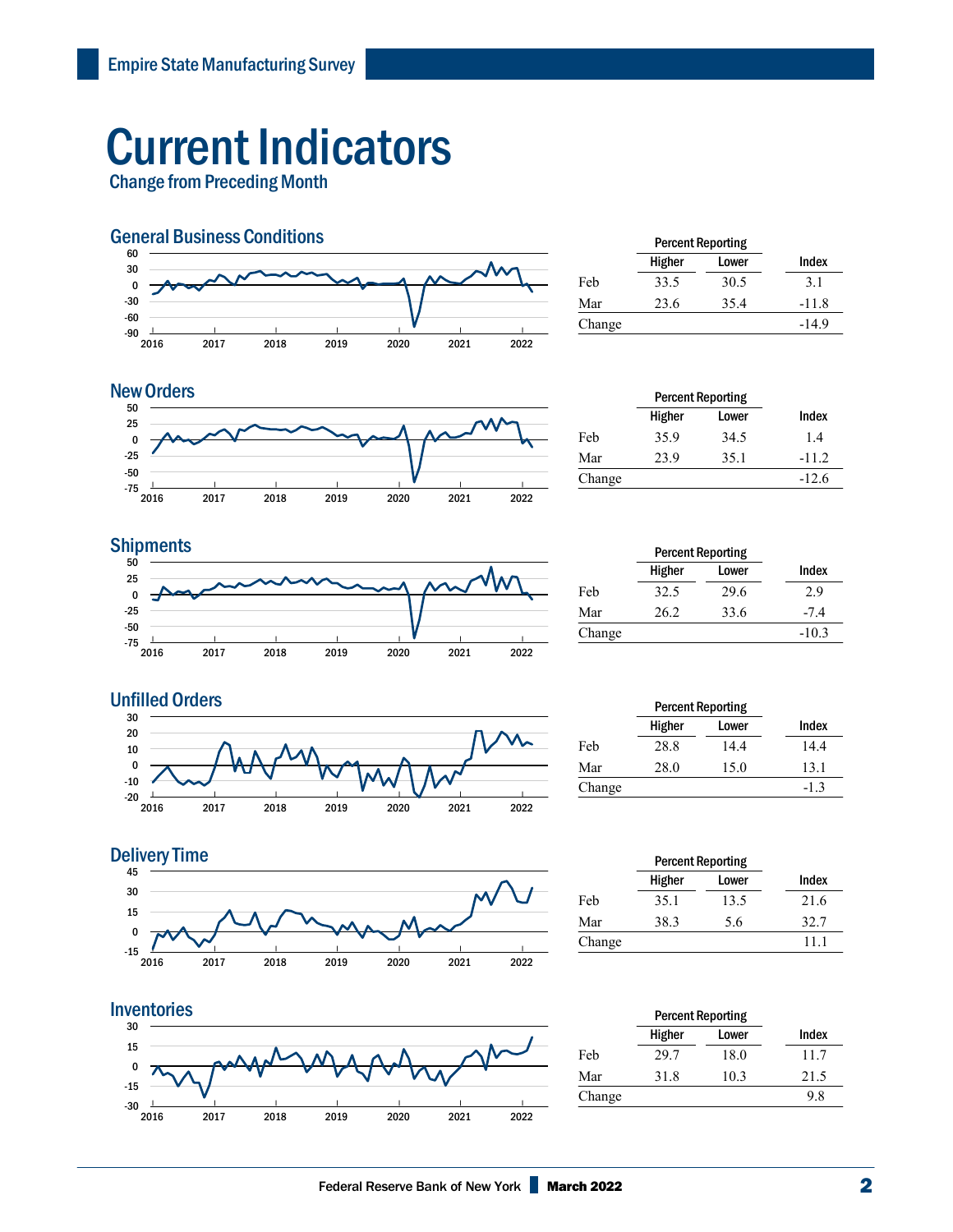## Current Indicators,*continued*

Change from Preceding Month



| Index  |
|--------|
| 76.6   |
| 73.8   |
| $-2.8$ |
|        |



|        | <b>Percent Reporting</b> |       |       |
|--------|--------------------------|-------|-------|
|        | Higher                   | Lower | Index |
| Feb    | 58.6                     | 4.5   | 54.1  |
| Mar    | 57.0                     | 0.9   | 56.1  |
| Change |                          |       | 2.0   |
|        |                          |       |       |

### **Number of Employees**



|        | <b>Percent Reporting</b> |       |        |  |
|--------|--------------------------|-------|--------|--|
|        | Higher                   | Lower | Index  |  |
| Feb    | 29.4                     | 6.3   | 23.1   |  |
| Mar    | 20.7                     | 6.2   | 14.5   |  |
| Change |                          |       | $-8.6$ |  |

### Average Employee Workweek



Note: Data are seasonally adjusted.

|        | <b>Percent Reporting</b> |       |        |
|--------|--------------------------|-------|--------|
|        | Higher                   | Lower | Index  |
| Feb    | 22.5                     | 11.7  | 10.9   |
| Mar    | 11.7                     | 8.3   | 3.5    |
| Change |                          |       | $-7.4$ |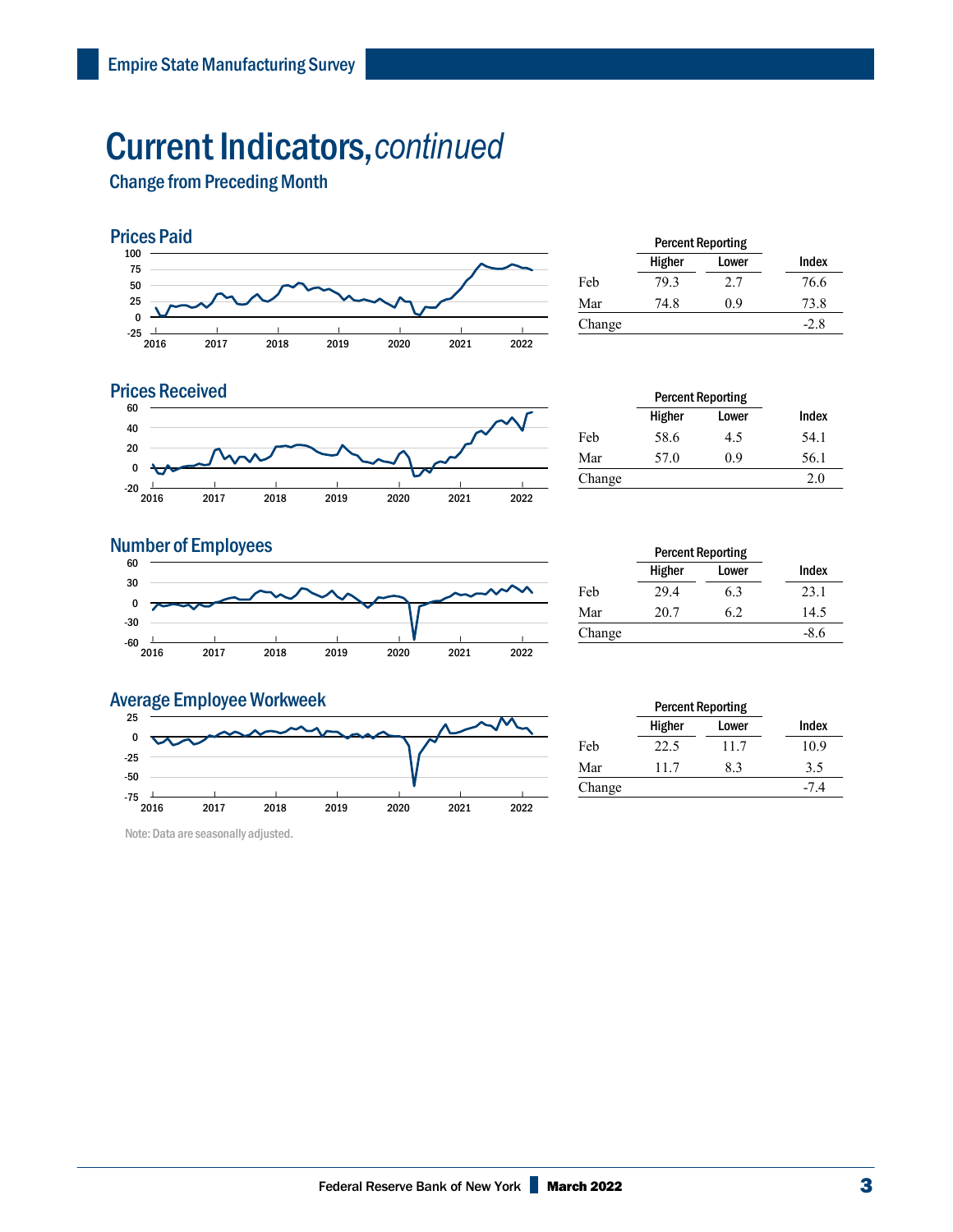# Forward-Looking Indicators

Expectations Six Months Ahead



|        | <b>Percent Reporting</b> |       |       |
|--------|--------------------------|-------|-------|
|        | Higher                   | Lower | Index |
| Feb    | 42.7                     | 14.5  | 28.2  |
| Mar    | 50.7                     | 14.2. | 36.6  |
| Change |                          |       | 8.4   |
|        |                          |       |       |

#### $-20$   $\frac{1}{2016}$ | 2017 | 2018 | 2019 | 2020 | 2021 | 2022 | -20 0 20 40 60 New Orders **Percent Reporting**

|        | <b>Percent Reporting</b> |       |       |
|--------|--------------------------|-------|-------|
|        | Higher                   | Lower | Index |
| Feb    | 44.6                     | 12.1  | 32.5  |
| Mar    | 54.1                     | 13.0  | 41.1  |
| Change |                          |       | 8.6   |



|        | <b>Percent Reporting</b> |       |       |
|--------|--------------------------|-------|-------|
|        | Higher                   | Lower | Index |
| Feb    | 47.5                     | 15.0  | 32.6  |
| Mar    | 53.8                     | 11.5  | 42.3  |
| Change |                          |       | -97   |

Higher Lower Index





|        | Higher | Lower | Index |  |
|--------|--------|-------|-------|--|
| Feb    | 26.1   | 16.2  | 9.9   |  |
| Mar    | 29.0   | 10.3  | 18.7  |  |
| Change |        |       | 8.8   |  |
|        |        |       |       |  |



|        | <b>Percent Reporting</b> |       |       |
|--------|--------------------------|-------|-------|
|        | Higher                   | Lower | Index |
| Feb    | 23.4                     | 16.2  | 7.2   |
| Mar    | 33.6                     | 20.6  | 13.1  |
| Change |                          |       | 5.9   |
|        |                          |       |       |